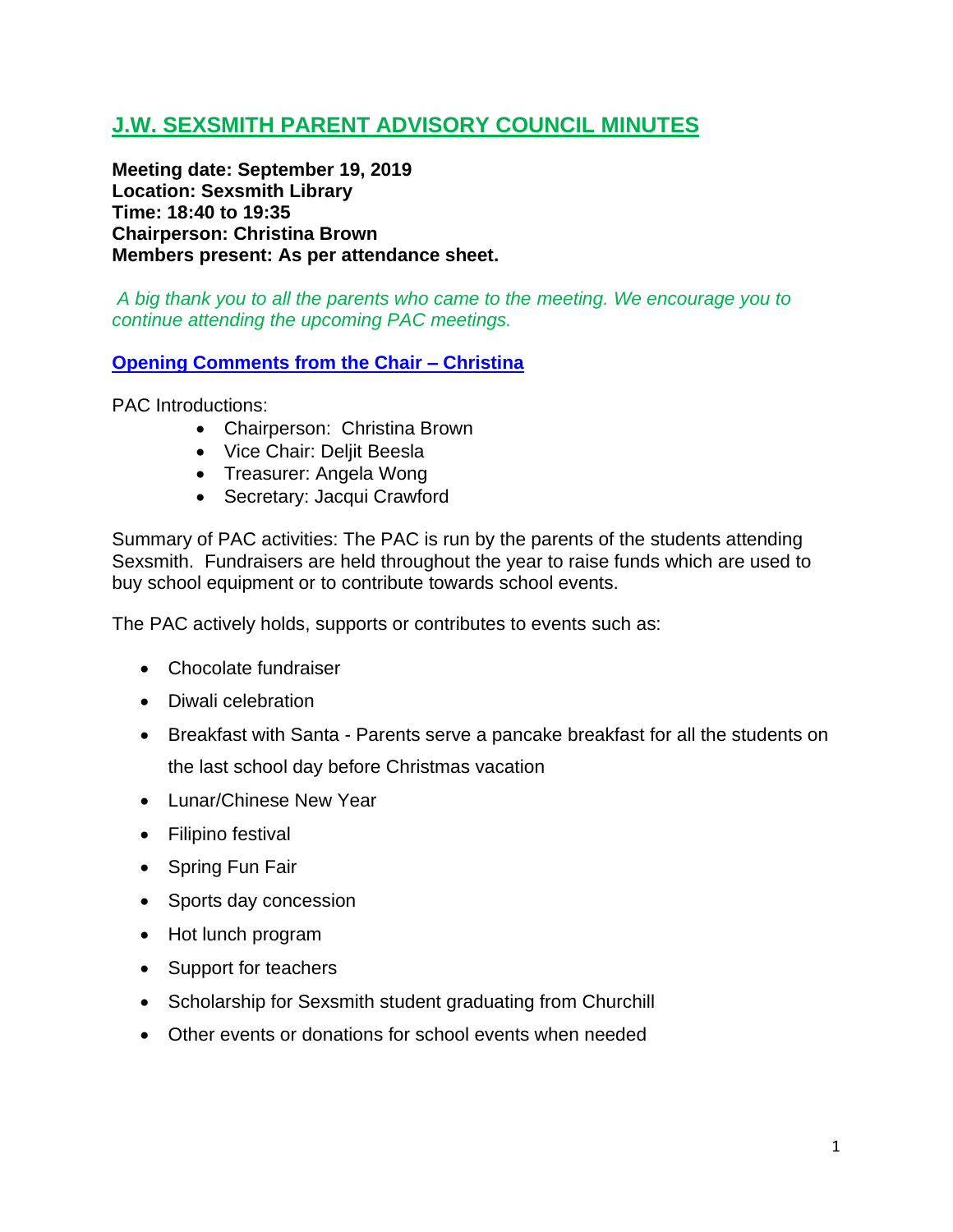# **Principal's Report – Joel Levine**

- There are 394 students currently registered at the school (slightly less than 2018) and 17 divisions. The kids and teachers are settling in and this takes time, please be patient.
- The Terry Fox run is next Friday, Sep 27, 2019 between 2-3pm. Families are invited to watch the children run. Thanks for all the donations. The older kids will be running around Langara trail and the younger kids will be running around the grassy field.
- The first Pro-D day is Monday September 23, 2019; there will be no school that day. The teachers will be involved in Year 2 of Social and Emotional Learning studies and how to integrate this practice within the school. An indigenous goal will also be set and we will be looking into how to obtain it. In addition, the teachers will be looking at the student report cards and assessments.
- The traffic police counted 400 cars going back and forth between 14:45 and 15:15. Parents continue to park illegally in front of the school. There is a 5min allowance for drop off only. The kids are at risk crossing in the middle of the road or getting out of cars into on-going traffic. Please park a block away to avoid a ticket and keep the children safe.
- Parent volunteers are needed in the library for the Scholastic Book Fare in April. Help will be needed manning the book fare and dealing with the money. Please see Ms. Greig if interested.
- Changes to recess length: recess has been changed from 20mins to 15mins this year, due to the school year ending early and finishing on Thursday June 25<sup>th</sup>. This change in recess time enables the children to obtain the correct number of instructional hours for the whole of the school year.
- The two classrooms nearest the lunch room will have lunch in their classroom every day; this is because the lunchroom is not big enough to accommodate all the pupils. Hot lunches will be brought to the classroom for those who ordered it.
- Supervision aids are not first aid certified, VSB requires 3 first aiders in the school. At Sexsmith, two clerical staff and one other staff member are certified. Supervision aids are not to practice first aid, even if they have a certificate, as per their Union contract.

Parents are encouraged to visit the school website for more details: <http://sexsmith.vsb.bc.ca/default.htm>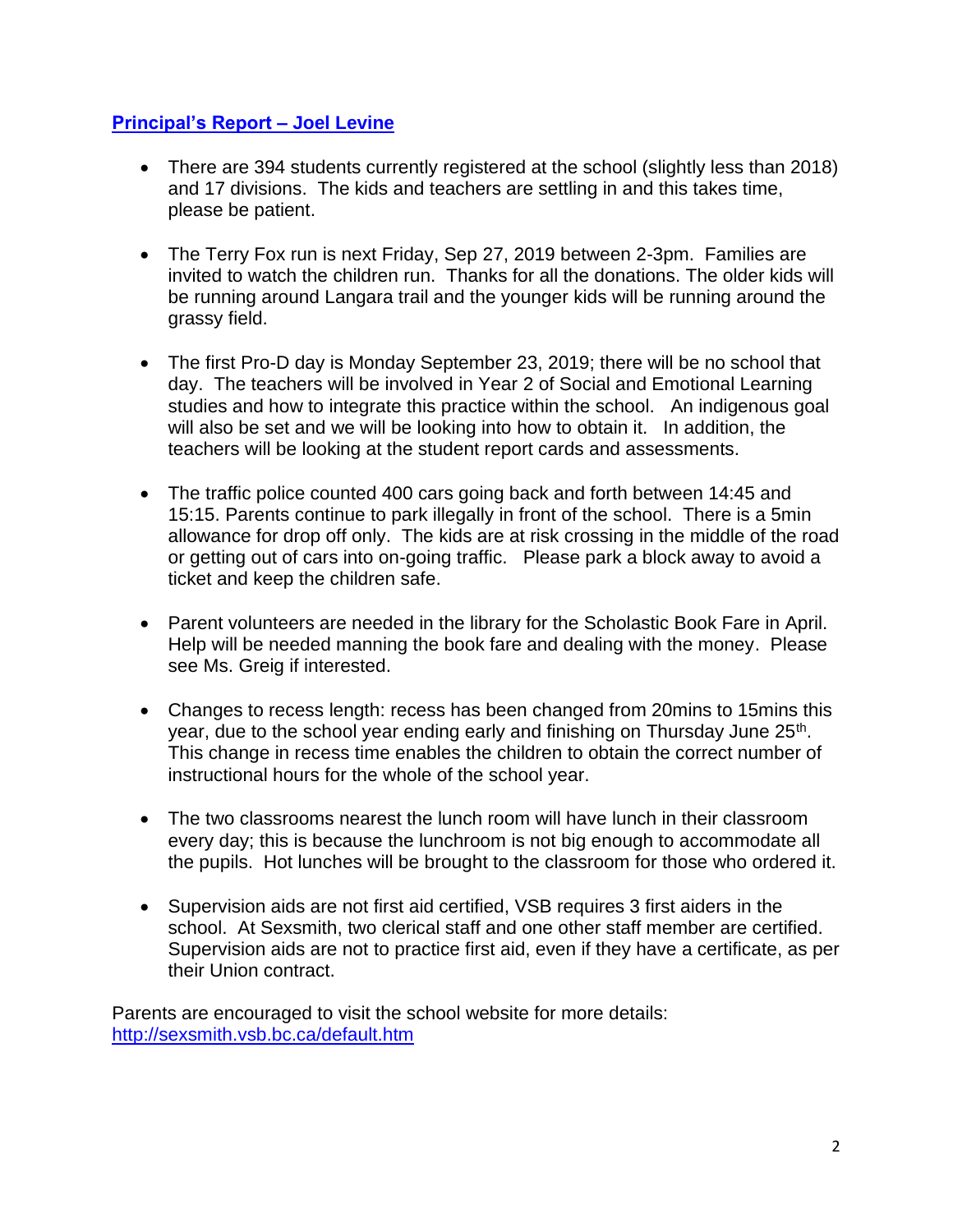# **Financial Update from the Treasurer – Angela Wong**

#### **September 19, 2019 Balances**

| <b>PAC General account</b>                                             | \$(8,004.48) |                             |
|------------------------------------------------------------------------|--------------|-----------------------------|
| PAC chocolates                                                         |              | \$20,784.23                 |
| <b>PAC</b> fundraising                                                 | \$           | 12.00                       |
| Gaming account                                                         | \$           | 62.02                       |
| Member shares                                                          | \$           | 5.92                        |
| Total                                                                  |              | \$12,859.69                 |
| <b>Committed Expenses</b><br>High Jump Equipment – June $13th$ meeting |              | \$2,307.20                  |
| Graduation Ceremony - June 13 <sup>th</sup> meeting                    |              | \$1,700.00                  |
| Gymnasium Blinds - June 13 <sup>th</sup> meeting                       |              | \$6,000.00                  |
|                                                                        |              |                             |
| Mr. Levine rescinded money for blinds in gym                           |              | \$10,007.20<br>\$(6,000.00) |
| <b>Total Committed Expenses</b>                                        |              | \$4,007.20                  |
| <b>Net PAC funds available</b>                                         |              | <u>8,852.49</u>             |

- The funds from the Gaming Grant (the grant amount depends on the number of pupils enrolled in the school, in previous years it has been \$20 per child) should be available in October. There are restrictions on what the funds can be used for.
- Christina put forth a motion to support Diwali Celebration in the amount of \$1,000. The motion was passed by Pandora and seconded by Cheryl and unanimous consent by PAC.
- Christina put forth a motion to allocate \$150 per division. The total amount to be funded is \$2,550 (17 divisions x \$150 per division). Motion passed by Cheryl and seconded by Bailey.

### **Hot Lunch Program – Eva/Chris**

- The hot lunch program will start on October  $9<sup>th</sup>$  with forms sent out next week. Eva and Christina with the help of parent volunteers will organize the program.
- It will be Pizza on Fridays and Chicken Nuggets on Wednesdays for the first 5 weeks followed by Macaroni and Cheese for the last five Wednesdays. The hot lunch will run from October 9 through to December 13. The hot lunch forms need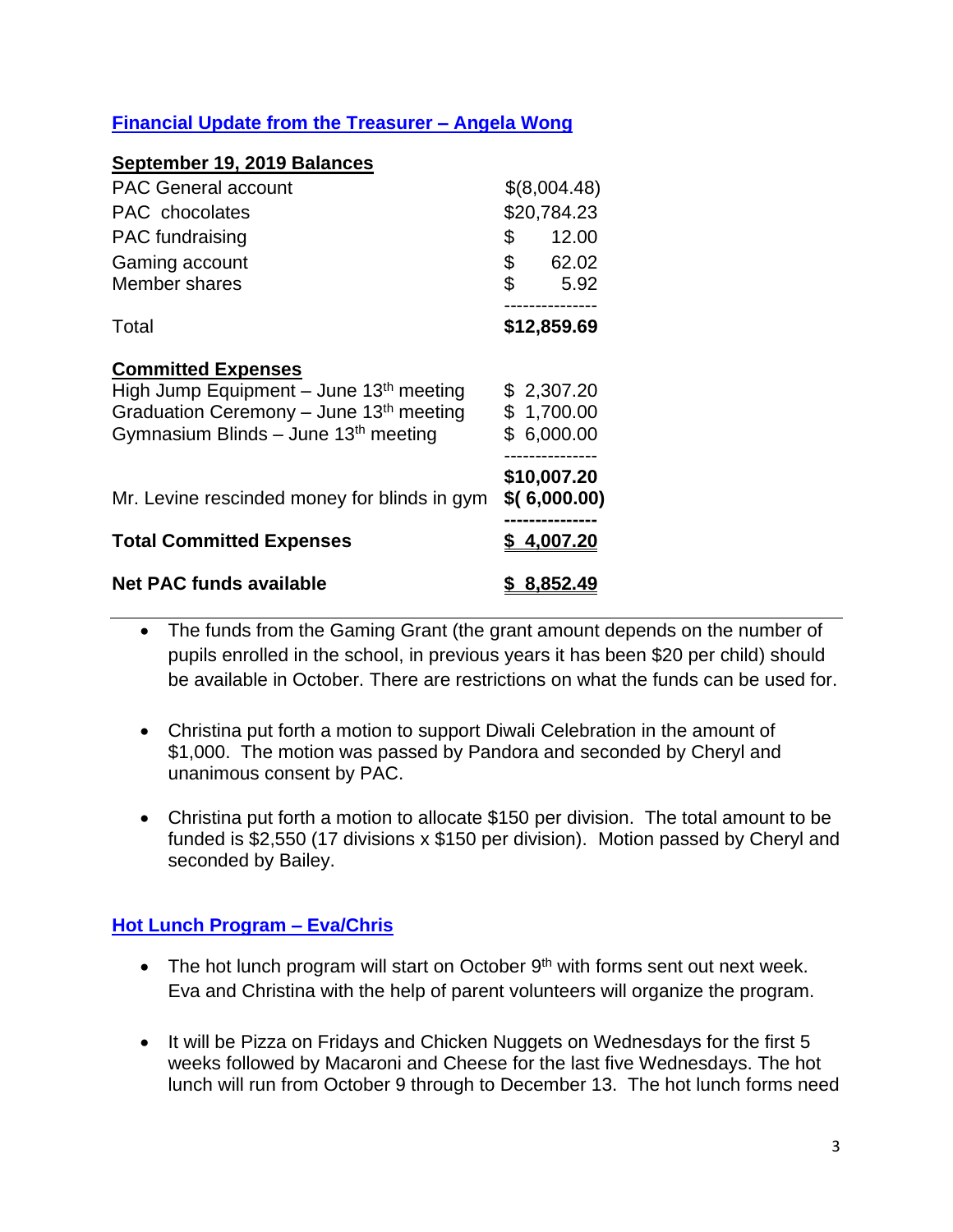to be completed and handed in with check or cash by September  $30<sup>th</sup>$  at  $3:30<sub>pm</sub>$ . No late forms accepted.

- It is possible to buy a hot lunch on the day; however, there is no quarantee that a spare meal will be available.
- The PAC is always looking for parent volunteers; if you are interested please contact Chris or send an email to **[sexsmithvolunteers@gmail.com](mailto:sexsmithvolunteers@gmail.com)**

# **Upcoming School Events**

### **Chocolate Sales- Chris**

- Chris organised to have a few samples available at the PAC meeting of the chocolates we will be selling as part of Sexsmith's annual chocolate fundraiser. In the past, we have used World's Finest Chocolates for the fundraiser, which are \$2 per box. Chris introduced Laura Secord Chocolates which are \$3 per box. Most people agreed that the Laura Secord had a superior taste, however, it was decided to continue with the \$2 boxes for now. To obtain the chocolates sooner and cheaper, it was decided that personalising the chocolate boxes with the school logo was not necessary. The anticipated distribution date is November 4<sup>th</sup>.
- Grades 2-7 sell the boxes and are encouraged to sell to family and friends and discouraged to go door to door selling. The pupils will take one box at a time and there will be a draw each week for a prize such as a movie gift certificate. There is also a bigger prize for Grades 2-4 \$100 Lego gift card and we are looking into options for the Grade 5-7 students.

# **New Business**

# **Volunteer information**

Contact Deljit, email address **[sexsmithvolunteers@gmail.com](mailto:sexsmithvolunteers@gmail.com)** Volunteer opportunities on Sexsmith's Website: From the Sexsmith main web page go to "Families" Tab, select "Volunteers" or type the following link into your browser <https://www.vsb.bc.ca/schools/jw-sexsmith/Families/Volunteer/Pages/default.aspx>

**No other business or questions.**

**Meeting adjourned at 7:35pm Next meeting date: October 10, 2019 at 6:40pm Location: Sexsmith's Library**